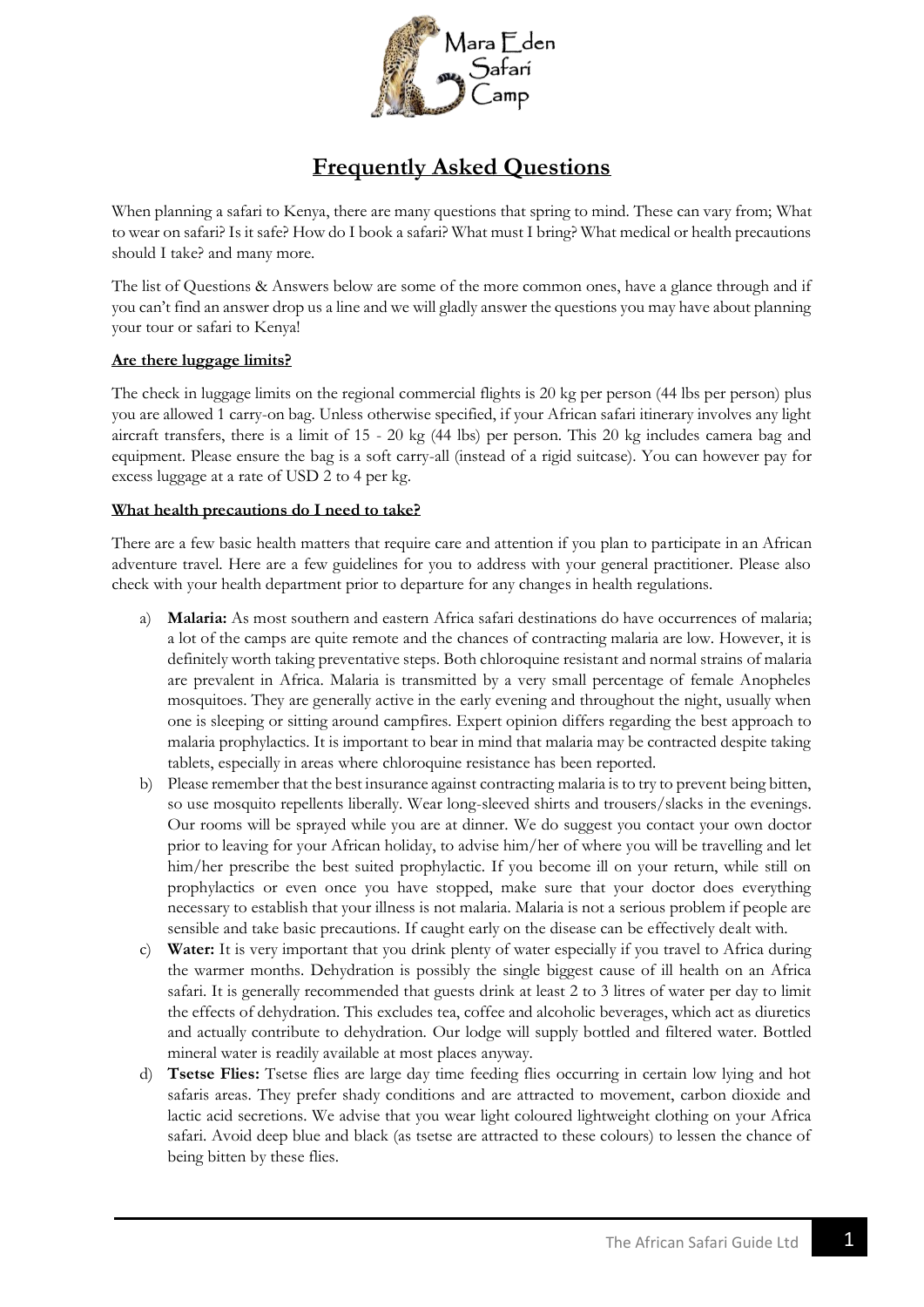

e) **Yellow Fever:** Yellow fever has been reported from 43 countries, mostly in Africa and Latin America. The list includes three SADC countries, namely Angola, the Democratic Republic of Congo and Tanzania. Consult your Africa tour operator if you are not certain whether or not the country you will be entering from is in fact on the list. However, it is a regulation for entry and exit into Kenya to have a yellow fever vaccine card.

# **What about wild animals whilst on safari?**

Our camp is unfenced and most private camps in Africa are unfenced, so listen to your camp staff and guides. Don't push any safety issues – you will not be in any theme parks where the animals are tame. Don't ever go strolling away from the camp or from your guide.

Most private camps in Africa are unfenced and dangerous animals can and do wander through the camps. Many of the animals and reptiles you will see are potentially dangerous. Attacks by wild animals are rare. However, no African tour operator can guarantee that such incidents will not occur. Neither the camp, or operators, their staff members, associates, agents, nor their suppliers can be held liable for any injuries caused during an incident involving the behaviour of wild animals.

Please make sure that you listen to and abide by the safety talks given by your guides or camp staff prior to your Africa safari. Don't go wandering off on your own without a guide – even to your rooms; a guide must escort you to your room. After retiring to your rooms at night, don't leave your rooms. If you are sensible, you should be safe.

# **Is self-driving safe in Kenya?**

For Kenya self-driving is a viable and economical way of seeing the area; however, it is still advisable to use a well-established safari company. Generally, self-driving is something to be done only by experienced African travellers, and preferably in more than one vehicle.

When self-driving, please bear in mind that the standards of driving are not as high as that of the average road user in places like Europe, Britain and North America. The roads are generally good and well-marked, but one must drive defensively, always anticipating the worst from your fellow road users. It is advisable to carry cash (of the local currency) with you as there are toll gates on certain national roads where you will need to pay a fee. DO NOT try to bribe or accept any bribe attempts from a traffic official in the event you are stopped for a speeding fine or anything of the sort.

#### **What about crime in Kenya?**

Crime has been a much-reported evil of certain areas in Africa, particularly the big cities. We have had no problems of this nature happen to any of our clients. Our camp and the hotels we suggest are in good areas and you are invariably out of the rough city centres. However, we do urge guests to exercise the same common sense they would whilst in any other big city of the world, and not to openly display cash and valuables whilst out on the street. If you will be self-driving for part of your African holiday, don't pick up any hitch hikers or stop near informal settlements (shanty towns), unless you are with a guide who will have good local knowledge.

# **Do we need travel insurance?**

The camp, its agents, operators, suppliers and its associates cannot be held responsible or liable for loss, damage, or theft of personal luggage and belongings, nor can they be held liable for personal injury, accident or illness. Please ensure that you have yourself and your belongings adequately insured before you depart for your Africa safari. Insurance is compulsory for all our trips. It is, however, better to purchase your policy in advance as this will cover you in case of repatriation back to your home country. Please contact your broker or your travel agent for details. We cannot be held liable for any losses or damages incurred during your African holiday.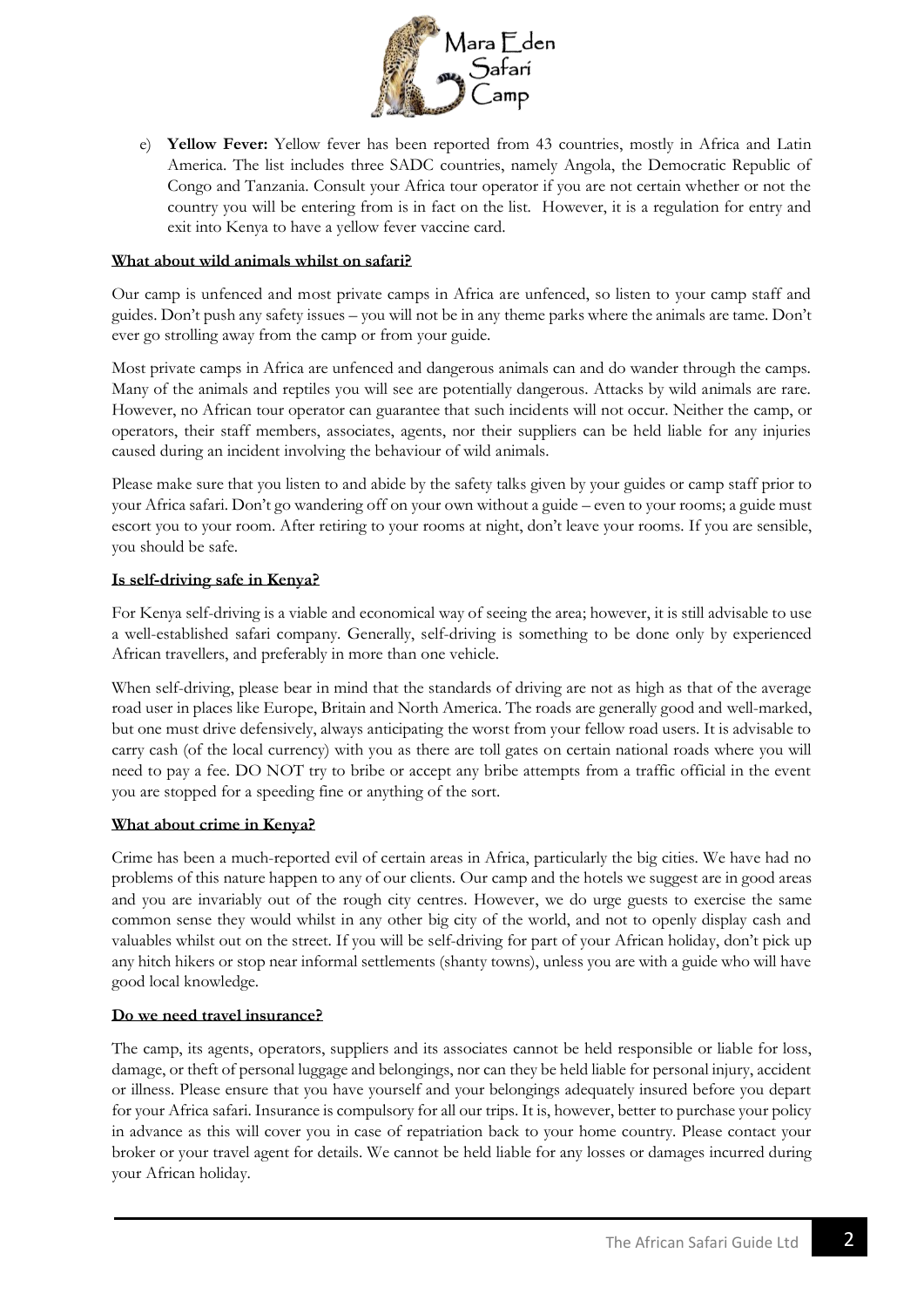

a) Health Insurance: It is very important to have full medical, emergency evacuation and repatriation cover for the period of time you are away.

b) Cancellation and Curtailment: You might have to cancel or curtail your Africa safari due to unforeseen circumstances. If you cancel a trip close to departure date for any reason you could lose all that the safari was going to cost you. Should you have to leave the safari early, we cannot refund you the portion of the Africa safari you do not complete. Dependant on the reason for cancellation and curtailment, insurance may cover you for this eventuality. In such an event, we do try our utmost to get the various suppliers to waiver cancellation fees, but this is something that we cannot guarantee, as each African tour operator will have different views on the issue.

c) Baggage & Money Insurance: It is advisable to take out insurance to cover you for damaged or lost baggage or cash, especially if you are carrying a large amount of cash or expensive and valuable camera equipment. You should always carry such equipment as "carry-on" luggage. Do not put anything of value in your checked baggage! On some Africa safaris, you may travel in canoes, motorized boats or makoros (dugout canoes). It is rare that these overturns, but it is possible. Therefore, we advise you to have insurance and also bring waterproof bags for your cameras.

# **What about tipping (gratuities)?**

Tipping (gratuities) is not compulsory at all; however, if you want to tip because you have received good service, we have enclosed a brief guideline to assist you. We usually recommend that there are two categories of staff members to tip whilst at the camp: your safari guide, the camp staff.

- 1. **Guides:** We recommend about 5 to 10 USD per guest per day if the guide has done a good job. If you have a specialist guide who accompanies you all the way, this could increase to more than 15 USD per guest per day.
- 2. **The General Camp Staff:** Here we recommend about 5 to 8 USD per guest per day. This should be placed in the communal tipping box to be distributed equally amongst all the staff at a later stage.
- 3. **Transfer guides:** Transfer guides that drive you between hotels and airports can be tipped about 2 to 5 USD.

However once again, tips are only to be paid at your discretion if you as the client feel the service provider deserves something extra. It is not compulsory.

#### **Are there any specific requirements for passports?**

It is the responsibility of the client to ensure that their passports are valid for travel to Africa, for at least 6 months. The passport must also have at least 3 - 4 blank pages in it. This is critical as you will not be allowed into most of Africa without meeting these requirements.

If your African holiday itinerary has you entering twice i.e.: arriving and then routing through again to catch your flight, then make sure you purchase a multiple entry visa on arrival, it is a lot cheaper in the long run than purchasing two single entry visas.

It is also the responsibility of the client to ensure that they are in possession of valid visas for all countries being visited during their African holiday, and that all necessary health certificates for these destinations are in order. The camp does not arrange visas, but will advise based on the information received from a country's consulate regarding visa and/or health requirements. This is a courtesy but not a service. The camp will not be held responsible for any misinformation, errors and omissions with regard to this information.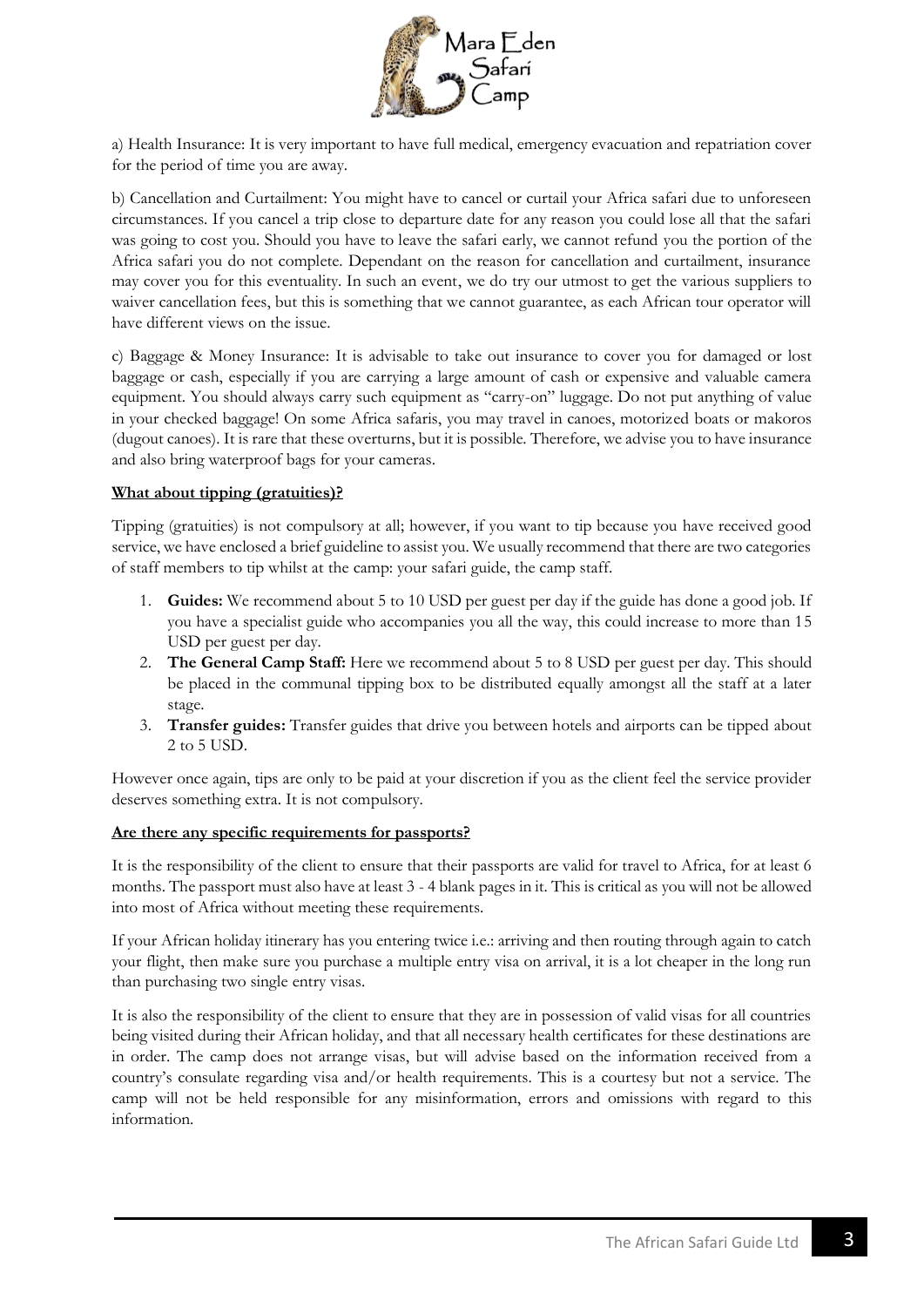

# **What sort of camera equipment should I bring on safari?**

The choice of the correct camera equipment and film will determine the quality of your photographs on your African holiday. For good photography of birds and animals, a good SLR camera and telephoto lens is necessary. This is especially useful when using a big lens in low light situations.

# **What type of electricity can I expect in Kenya?**

In Kenya the electric current is 220/240 volts at 50 cycles per second. At our camp you will have power though please note that it runs on generators and solar power. You will find plug sockets in the rooms/tents at the lodge.

In Kenya, appliances all run on 220/240 volts. Outlets are British 3-pin, 5-amp type. It is advisable to bring battery operated or conventional razors if visiting remote areas during the course of your African holiday.

Most safari camps are situated in remote areas and have to generate their own electricity. They do so in a number of ways. Generally, each camp has a generator, which runs for about 6 hours per day (3 hours in the morning and 3 in the afternoon when guests are out on activities). These generators then charge batteries located at each tented room which provide good 12v lights all night (if used sensibly). There are generally not 220v or 110v power points in the rooms. If you need to have your video battery re-charged, you can do so while you are out on an activity - please therefore bring a spare for use while the other is being charged. These systems are simple but perfectly functional. Unfortunately, it is not possible to use a hairdryer in your room.

# **Should I bring cash, credit cards or traveller's cheques?**

Our camp and most places accept credit cards (Visa, MasterCard); however, it is a good idea to carry some cash with you to pay for curios, bar accounts, gratuities etc… When travelling in Kenya, it will be easier to carry some cash in USD, but in small denominations. The reason being when paying for something with USD, you will receive change in the local currency, which you can then use whilst you are still there, but won't be able to change back to USD once you have left the country after your African holiday has ended.

#### **Will I get my laundry done?**

At camp we do have laundry facilities at a minimal charge. Also, laundry can be done at most camps and hotels at a fee.

# **Do I need to bring a flash light?**

It is essential that you bring a small flashlight (torch) as you may encounter WILD ANIMALS in camp at night. You should also bring spare batteries as they are often unobtainable in these remote areas. Most safari camps supply a flashlight, but it is good to have your own as a backup as this is one of the best forms of safety.

#### **What are the driving conditions whilst on safari?**

The roads are rough and bumpy and often you will travel "off road" where it is possible that one may hit a pothole or a tree branch. So, if you have back problems it is best to advise your consultant so that we can suggest an area that will ensure smoother safaris be it on road or boat.

#### **What if my luggage goes missing?**

Luggage that goes missing on scheduled flights is beyond the control of the camp, and often the airline concerned too. Usually it is the airport (and not the airline) that controls what happens to passengers' luggage from when it is checked in until it is put on board the aircraft. We would like to suggest that you take the following precautionary action: Please pack a small bag with your essentials that can be carried with you as hand luggage, and pack a second bag containing non-essentials that can be loaded in the aircraft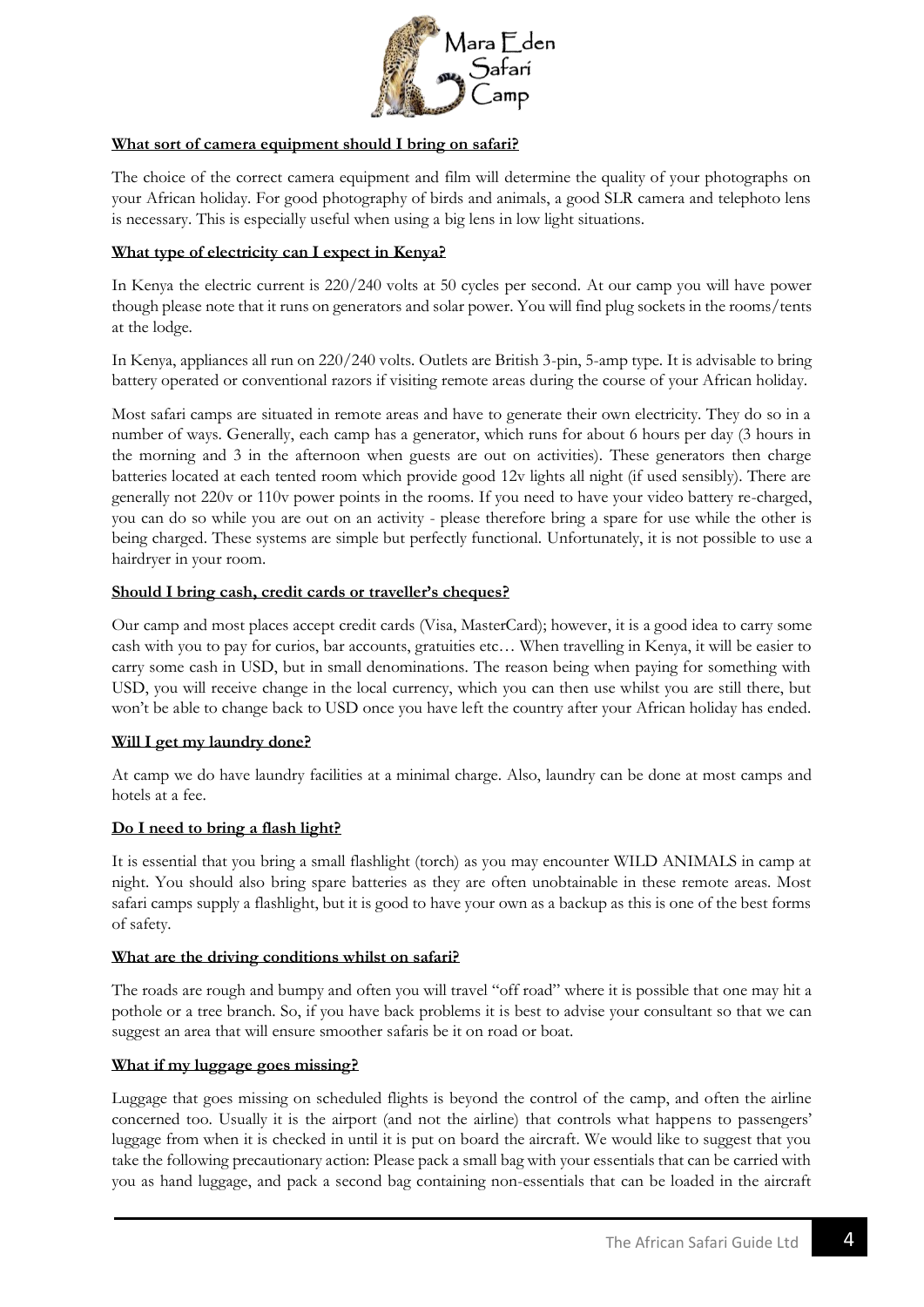

hold. If the second bag was not to arrive, you will still have your essential items on hand to see you through the first couple of days while we try and recover your baggage.

#### **What are good game viewing ethics whilst on safari?**

- Observe the animals silently and with a minimum of disturbance to their natural activities. Loud talking on game drives can frighten the animals away.
- Don't stand up when the vehicle is close to dangerous animals.
- Never attempt to attract an animal's attention. Don't imitate animal sounds, clap your hands, pound the vehicle or throw objects.
- Please respect your driver or guide's judgement about our proximity to lions, cheetahs and leopards. Don't insist that he takes the vehicle closer so you can get a better photograph. A vehicle driven too close can hinder a hunt, or cause animals to abandon a hard-earned meal.
- Litter tossed on the ground can choke or poison animals and birds and is unsightly.
- Never attempt to feed or approach any wild animal on foot. This is especially important near lodges or in campsites where animals may have become accustomed to human visitors.
- Refrain from smoking on game drives. The dry African bush ignites very easily, and a flash fire can kill animals.
- Never walk on your own. Always have a guide with you.

### **Can I bring my mobile phone on safari?**

Our camp and most of Kenya has very good cell reception and data availability. In rare cases, you may lose connectivity temporarily.

#### **How do I solve problems whilst on the road?**

The camp strives for a very high quality of service from pre to post safari. Should you run into any problems whilst on tour, your first course of action is to take the issue to the camp manager who will help you sort it out. If, for some reason, you have no success, please contact the camp offices or after-hours number and we will ensure that your problem is dealt with swiftly. It is in our interest to ensure you have a hassle free and enjoyable stay in Africa!

#### **What should I pack when travelling within Africa?**

As no formal clothes are needed, we recommend that you keep your luggage to the basics for your African holiday. Whilst on Africa safari bright and contrasting colours (black & white) are NOT advised. Try and ensure your clothes are of a neutral colour such khaki, beige or green. Please note that ARMY CAMOUFLAGE UNIFORMS OR ARMY HATS ARE FORBIDDEN in certain African countries, including Kenya. Dark colours are not a good idea especially if you are going to be out in the sun, as they absorb the heat. Tsetse flies love colours like blue or black.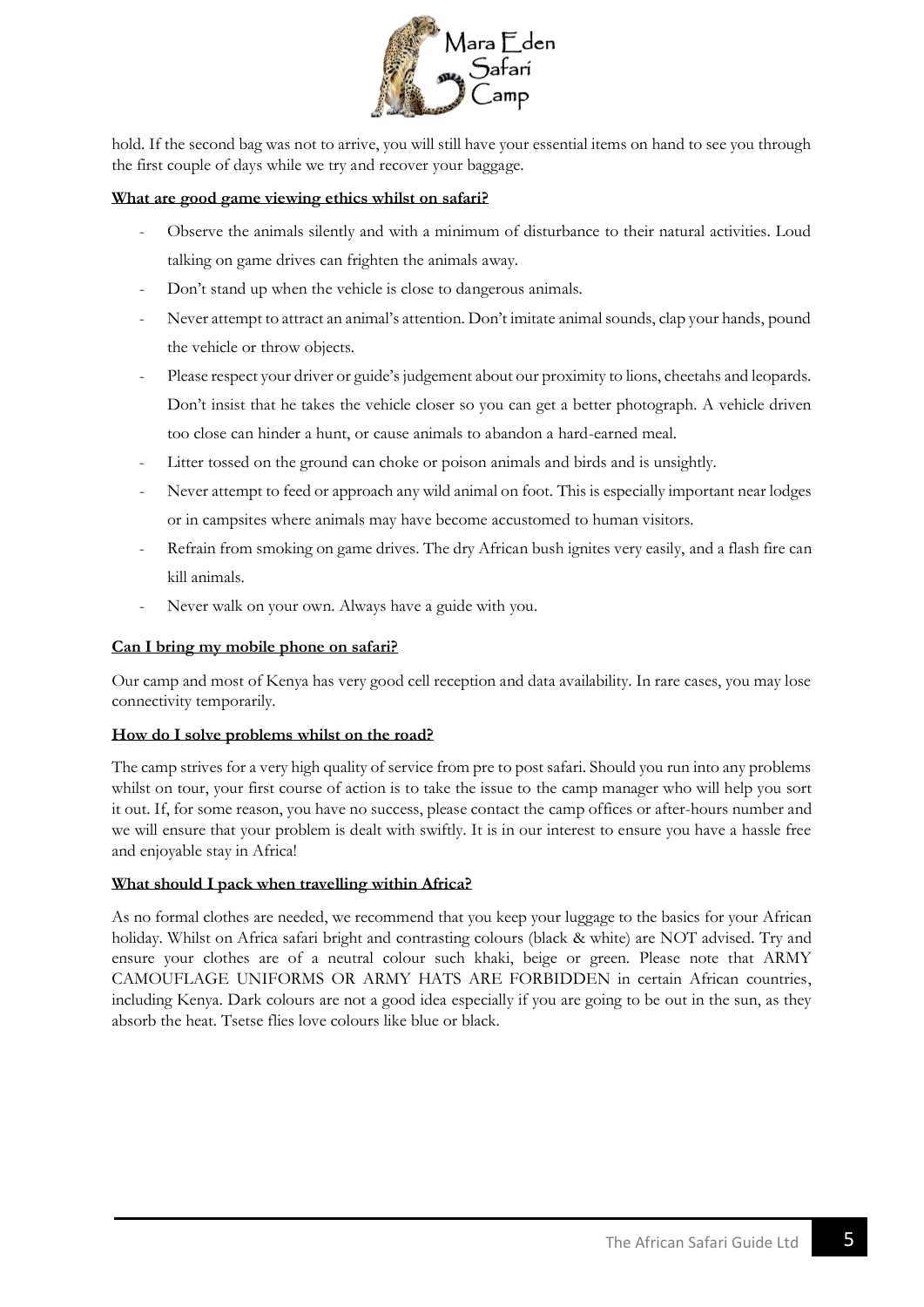

# **Our recommended packing checklist is:**

# (REMEMBER THE MAXIMUM 20 KGS - IN SOFT BAGs FOR LIGHT AIRCRAFT TRANSFERS IF APPLICABLE - INCLUDING CAMERA EQUIPMENT & HAND BAGS)

- 1. Good quality sunglasses preferably polarised. Tinted fashion glasses are not good in strong light
- 2. Bush hat
- 3. Golf-shirts, T-shirts and long-sleeved cotton shirts
- 4. Shorts/skirts
- 5. Long trousers/slacks
- 6. Track suit
- 7. Underwear and socks
- 8. Good walking shoes that are already worn in (running/tennis shoes are fine)
- 9. Thongs/Flip flops
- 10. Swimming costume
- 11. Warm winter jersey
- 12. Warm Anorak or Parka (important for the cool winter mornings i.e. June-August)
- 13. Light rain gear
- 14. Camera equipment and plenty of film
- 15. If you wear contact lenses, we recommend that you bring along a pair of glasses in case you get irritation from the dust
- 16. BINOCULARS ESSENTIAL (and a bird book if you are a keen birder)
- 17. A flashlight (torch) with spare batteries
- 18. Personal toiletries
- 19. Malaria tablets
- 20. Moisturising cream & suntan lotion
- 21. Insect repellent e.g., Tabard, Rid, Jungle Juice, etc
- 22. Basic medical kit (aspirins, Elastoplast (Band-Aids), Imodium, antiseptic cream, anti-histamine cream, etc)
- 23. Tissues/Wet wipes
- 24. Visas, tickets, passports, money, etc

#### **When is the best time to exchange currency for a trip?**

Most vacations are planned well in advanced, and with an understanding of the currency exchange market. An averaging cost system can be used to exchange money. The best approach is to exchange a little money on several different occasions, so if there are fluctuations in the market, all the exchanges can be average to offset a poor exchange rate. The averaging system is especially important when the trip is for an extended period of time and there is more money involved. Trying to exchange money using inflated bank rates only exacerbates the problem. Banks charge a surcharge for the exchange plus there could be other hidden fees.

Using a credit card could also result in additional expenses. Credit cards exchange money using their own exchange rate, which usually includes a profit for them. They also charge a surcharge on purchases that are made outside of the country. Once you understand how the currency exchange market works, it makes sense to average exchanges before you leave on the trip. Averaging reduces stress and saves money, especially when there is a lot of movement in the currency market.

# **More useful information on foreign exchange**

Some countries only allow visitors to carry a certain amount of cash, so it's a good idea to research what the limits are before leaving home. If a random inspection takes place at the customs checkpoint and officials find excess cash they could confiscate it.